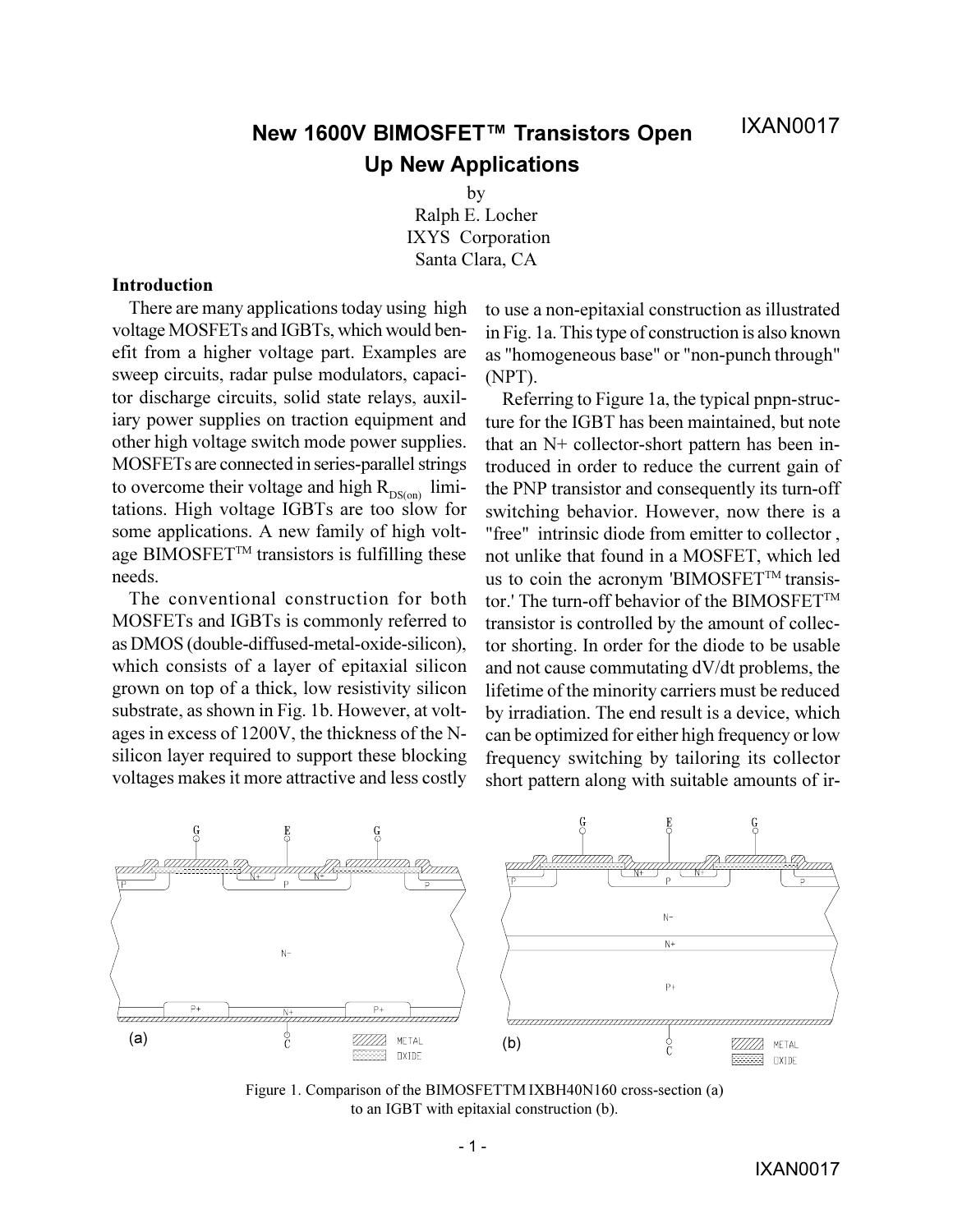| <b>Parameter</b>           | <b>IXBH40N160</b> | <b>IXLH45N160</b> |
|----------------------------|-------------------|-------------------|
| DC Parameters $(Tj = 25C)$ |                   |                   |
| <b>BVces</b>               | 1600V             | 1600V             |
| Vge(th)                    | $5-9V$            | $5-9V$            |
| Vce(sat) $\omega$ Ic = 25A | 7V                | 2.5V              |
| $Og($ on $)$               | 121nC             | 108nC             |
| $lc(on) @ Vge = 15V$       | 110A              | 100A              |
| Switching $(Tj = 125C)$    |                   |                   |
| Turn-on (Note 1)           |                   |                   |
| $td($ on $)$               | 50ns              | 50ns              |
| tri                        | 195 <sub>ns</sub> | 168 <sub>ns</sub> |
| $E($ on $)$                | 0.78 <sub>m</sub> | 0.66 <sub>m</sub> |
| Turn-off (Note 2)          |                   |                   |
| trv                        | 195 <sub>ns</sub> | 335ns             |
| tfi                        | 240 <sub>ns</sub> | 1980ns            |
| $E($ off $)$               | 3.0 <sub>m</sub>  | 29mJ              |

## **Table 1: Comparative Electrical Performance**

Notes: 1. Turn-on test conditions:  $V_c$  = 960V; I<sub>c</sub> = 30A; R<sub>G</sub> = 2.7Ω; Resistive load 2. Turn-off test conditions: V<sub>c</sub> = 1440V; I<sub>c</sub> = 25A; R<sub>G</sub> = 22Ω; Inductive load

radiation.

Since there are many applications in which the electrical characteristics of the intrinsic diode are not optimum for the application, e.g. high onvoltage or reverse recovery current or too high power dissipation, a modified fabrication process has been developed to block the intrinsic diode without impacting the effectiveness of the collector shorts. The first member of the family with the diode blocked is the 1600V rated IXLH45N160 BIMOSFET™ transistor intended for high current applications with low repetition rates. This part has a much lower saturation voltage (3.5V at  $I_c = 30$ A) because it is not irradiated. Its switching speed is controlled by the amount of collector shorting; more shorting results in higher saturation voltages due to loss of conducting area but faster switching performance.

### **DC Electrical Performance**

It is foreseen that the BIMOSFET<sup>TM</sup> transistor family will span the range of high voltage applications, from a simple high voltage switch to increasing the upper frequency performance of high voltage IGBTs. Table 1 offers a comparison of their electrical performances.

In examining this table and some of the figures below, we can note the following:

1. The typical threshold voltage of the BIMOSFET™ transistor family is higher than normal IGBTs but its  $Q_{\sigma(0n)}$  is comparable. This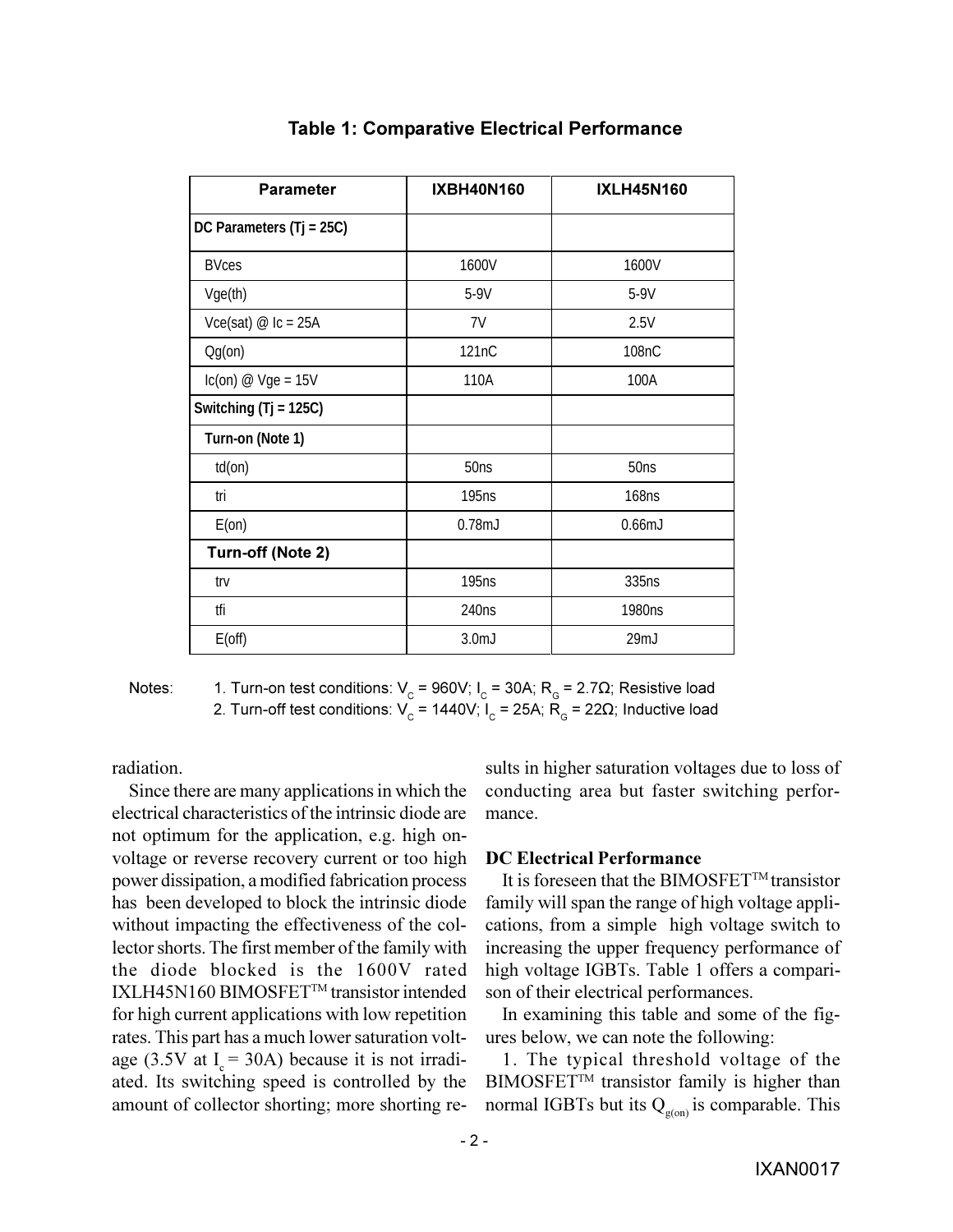

**Figure 2a: Gate charge**



Figure 3a:  $V_{CE(sat)}$  of the IXLH45N160 showing the effect of increasing T<sub>J</sub>.



**Figure 2b: IXLH45N160 output current vs. gateemitter voltage**

is due to its relatively low Miller gate capacitance resulting in low Miller gate charge as can be seen in Figure 2a.In one sense, a high threshold voltage can be considered as an advantage in electrically noisy environments. The low  $V_{CE(sat)}$ version also has a 2V higher  $V_{GE(on)}$ . Figure 2b plots its transconductance at room and elevated temperatures and shows that the output current vs.  $V_{\text{GE}}$  is relatively independent of temperature.

2. The  $V_{CE(sat)}$  of the IXLH45N160 is almost one-third of the IXBH40N160, 2.5V and 7.0V respectively at  $I_c = 25A$ . The saturation voltage of both parts has a strong, positive temperature coefficient as evidenced in Fig. 3a, depicting the  $V_{CE(sat)}$  curves for the IXLH45N160. Fig. 3b plots the diode voltage drop of the IXBH40N160 and



**IXBH40N160 intrinsic diode.**

shows that it too has a positive tempco. Consequently it is easier to operate BIMOSFET<sup>TM</sup> transistors in parallel than either DMOS IGBTs or MOSFETs.

3. In order to survive short circuit testing (SCSOA) at higher voltages, low transconductance, yielding low short circuit current  $I_{CF(on)}$  is required. So with  $I_{CF(on)}$  values in the order of 100A, the BIMOSFET<sup>TM</sup> transistors can be used in applications where survivability to this type of fault is a must.

4. However in many pulse applications, the capability to conduct high peak currents is more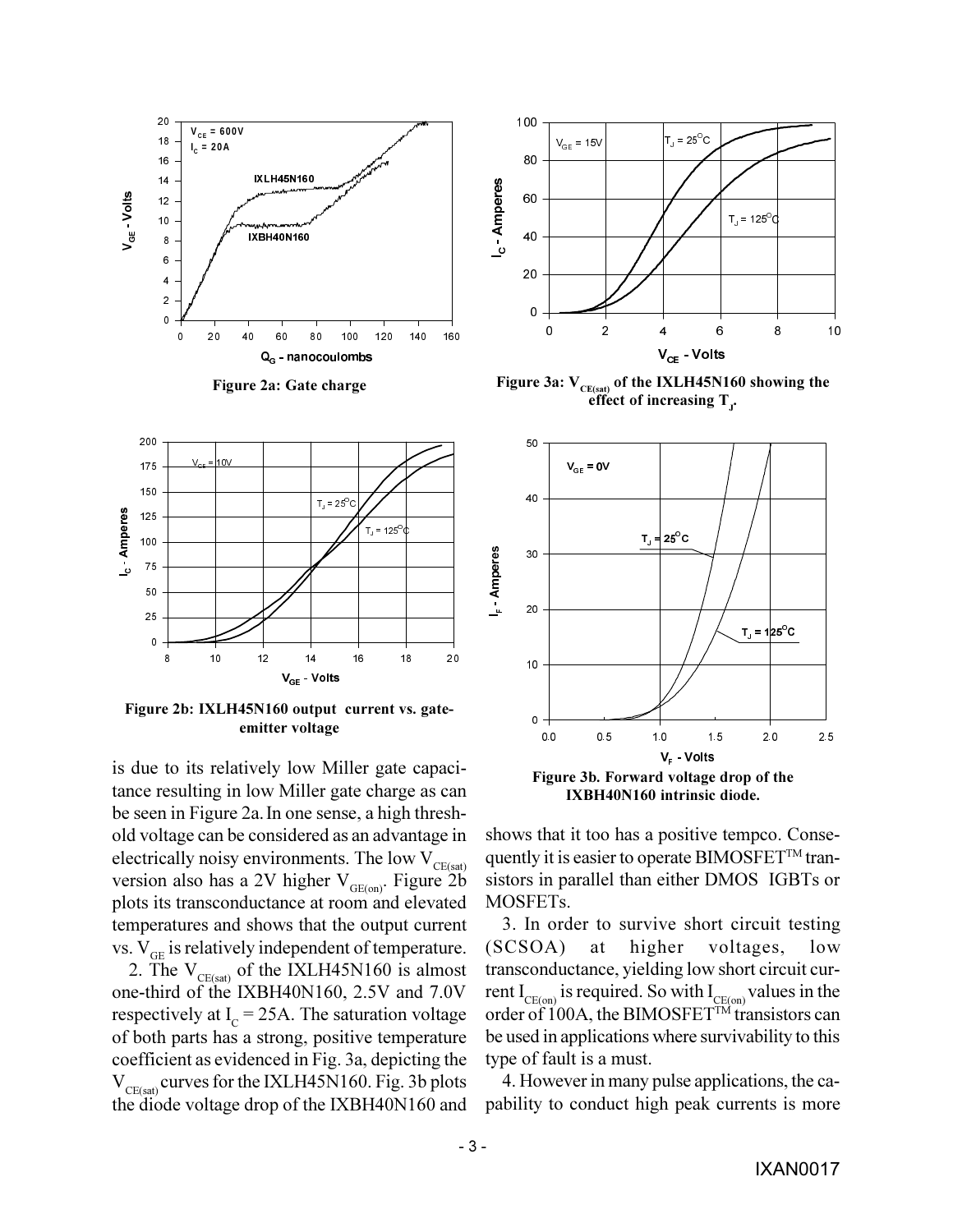

**Figure 4. Saturation voltage curve for the IXBH45N160. Note increased output current** capability and lower  $V_{CE(sat)}$  voltage with 20V **gate drive.**

important than SCSOA. One way to overcome low transconductance is to increase gate voltage. Figure 4 shows that  $I_{C(0n)}$  almost doubles from 100A to over  $200A$ as  $V_{\text{GE}}$  is increased from 15V to 20V, while gate charge only increases by 20nC. This is easily done using either discrete MOSFETs or bipolar transistors in the gating circuit or by using commercially available IC drivers, such as the Telcom TC4431 or TC4432 MOSFET drivers.

#### **Switching Performance Comparison**

Both BIMOSFET<sup>™</sup> transistors switch exceptionally fast for 1600V rated parts. The resistive turn-on time of the IXLH45N160 with a 2.7 $\Omega$  gate resistor is typically 168ns, which edges out the IXBH40N160 ( $t<sub>ri</sub>$  = 195ns) because the latter is irradiated. But Figure 5, illustrating the IXBH40N160 turning off a 20A inductive load into a 1000V clamp at the elevated temperature of  $125^{\circ}$ C, shows where it shines. There is relatively little tail current so that the  $E_{(off)}$  is 2.4mJ, which is 50% less than a comparable IGBT. Figure 6 plots its turn-off energy as a function of the series gate resistor  $R<sub>G</sub>$ . This resistor primarily determines the rate-of-rise of collec-



**Figure 5. Turn-off current and voltage waveforms of the IXBH40N160.**



Figure 6. Turn-off energy versus gate resistor R<sub>*C*</sub> **for the IXBH40N160.**



**Figure 7. Series connection**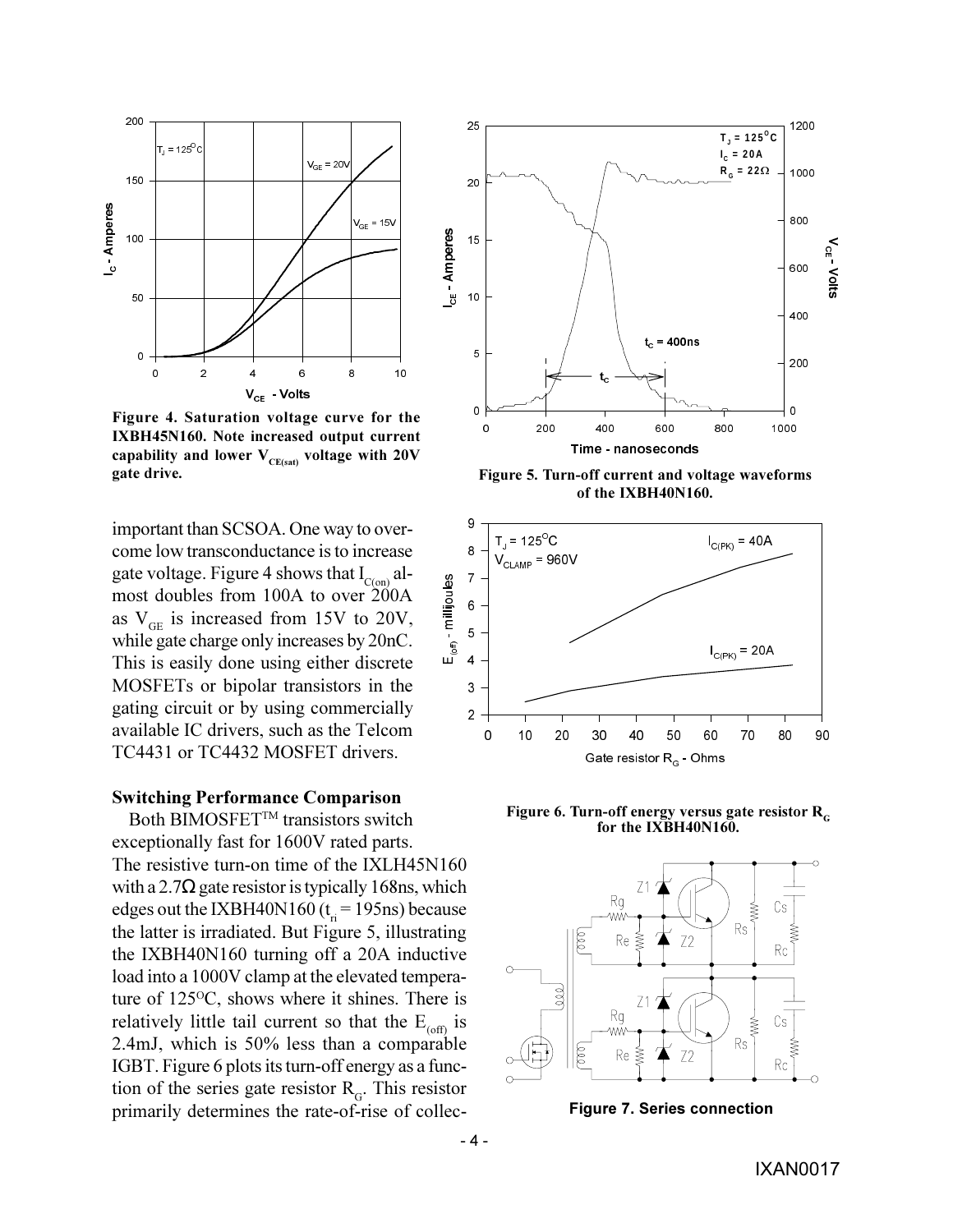

**Figure 8a: Bi-directional AC switch.**



**Figure 8b: AC current control using diode bridge.**

tor voltage, which increases as  $R<sub>G</sub>$  decreases and correspondingly  $E_{(off)}$  decreases. The low  $V_{CE(sat)}$ IXLH45N160 has a much longer tail current, which is only marginally affected by  $R<sub>G</sub>$ . Consequently its operating frequency range is less than 5kHz.

### **Applications**

Some of the many applications have already been mentioned but let us a review a few to see the advantages of the availability of high voltage switches.

One fast growing type of application is capacitor discharge circuits, such as found in laser power supplies, defibrillators, spot welders and similar circuits. The use of high voltage is an advantage because energy stored in a capacitor is proportional to voltage squared and fast current rise times are easier to achieve. Figure 7 shows a typical circuit using two IGBTs in a series string. Note the necessity of the following duplicate components:

- 1. Static voltage sharing resistors  $R_s$  due to unequal leakage currents of the two switches;
- 2. Dynamic voltage sharing capacitors  $C_s$  to compensate for differences in turn-on and turn-off times;
- 3. Resitor  $R_c$  may also be required to dampen voltage ringing or to limit capacitor in-rush current at turn-on;
- 4. Zener diodes Z1 to protect the IGBTs against overvoltage transients;
- 5. Duplicate gating circuit components  $R<sub>G</sub>$ , Z2 and  $R_{E}$ .

Eight of these components can be eliminated when using only one high voltage switch! In addition, the pulse transformer is easier to wind since now there is only one secondary winding.

When one switch does not have the current handling capability, semiconductor switches are used in parallel. While both MOSFETs and IGBTs are used in parallel, both require matching to achieve satisfactory operation. The



**Figure 9a: Dynamic break configuration.**



**Figure 9b: Boost configuration.**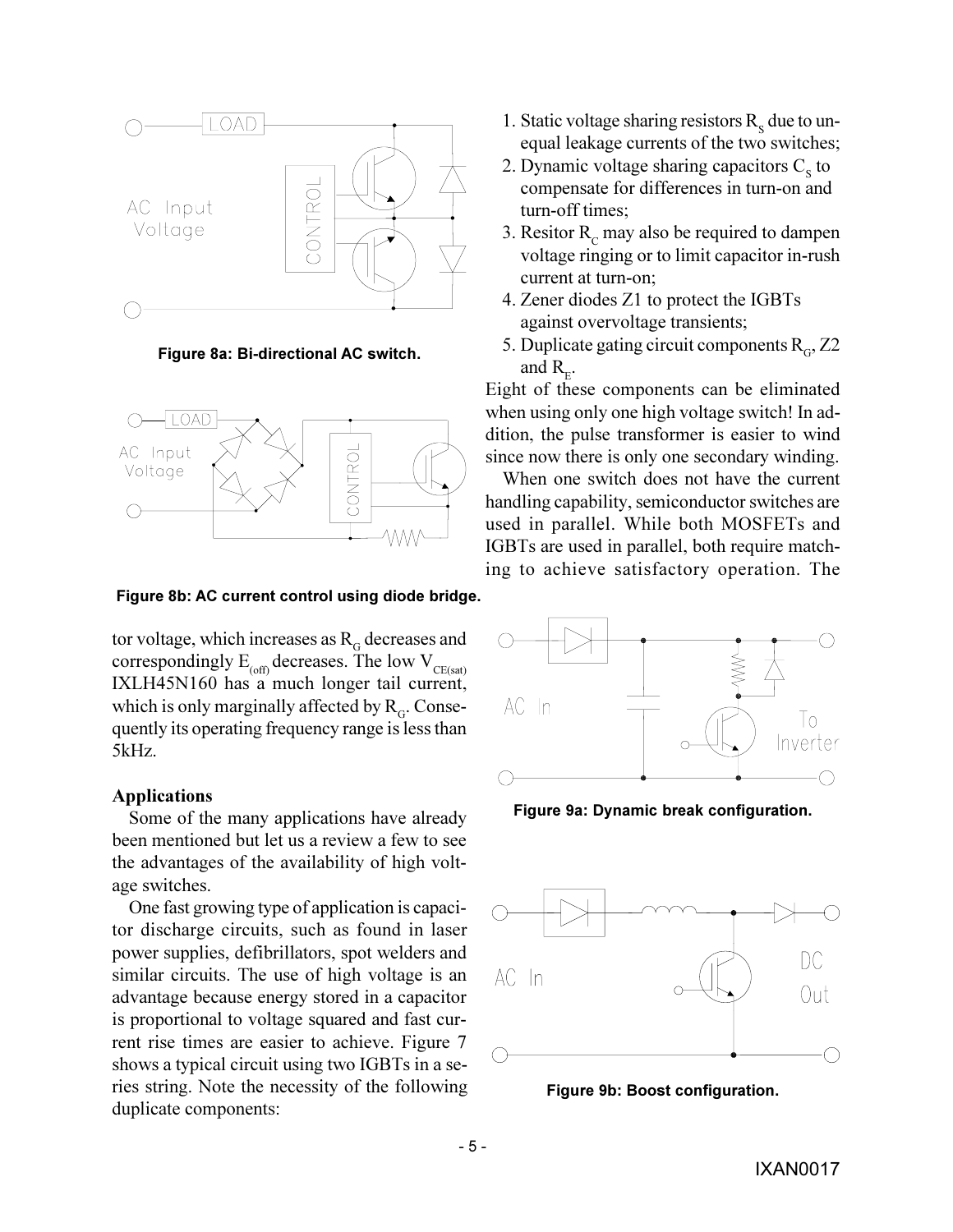BIMOSFET<sup>™</sup> transistor family facilitates paralleling due to its positive voltage temperature coefficient of both its saturation voltage and forward voltage drop of the intrinsic diode as shown in Figure 3b..

A traditional usage of thyristors is in AC solid state switches. Two possible circuits are shown in Figures 8a and 8b. Figure 8a shows the connection diagram for two IXLH45N160  $\text{BIMOSFET}^{\text{TM}}$  transistors and two high voltage diodes while Figure 8b circuit uses one BIMOSFET<sup>™</sup> transistor inside a full-wave bridge. Both circuits can be used on AC mains up to 600V(RMS) and both also provide the additional functions of precise current control and overcurrent protection. The circuit in Figure 8a can carry more current because the current is shared by the two BIMOSFET<sup>TM</sup> transistors and will be more efficient because current only flows through one diode. The circuit in Figure 8b will cost less because there is only one BIMOSFET™ transistor.

Finally Figures 9a and 9b show the usage of the BIMOSFET<sup>TM</sup> transistors in two rapidly growing applications, namely AC motor control featuring dynamic braking and boost inverters. Again due to the high voltage and fast switching capability of the IXBH40N160, one can now design these circuits to operate up to 600V(RMS) or produce output DC voltages up to 1200V.

Just as it is anticipated that the applications for BIMOSFET™ transistors will proliferate, IXYS will continue to grow the BIMOSFET<sup>TM</sup> transistor family by the additions of both higher and lower current devices with a range of switching speeds to meet the requirements of the power conversion market.

(Acknowledgement: The author wishes to recognize and thank his co-workers, Messrs. M. Arnold, T. Jankovic, A. Lindemann and O. Zschieschang, for their contributions and suggestions to make this article possible.)